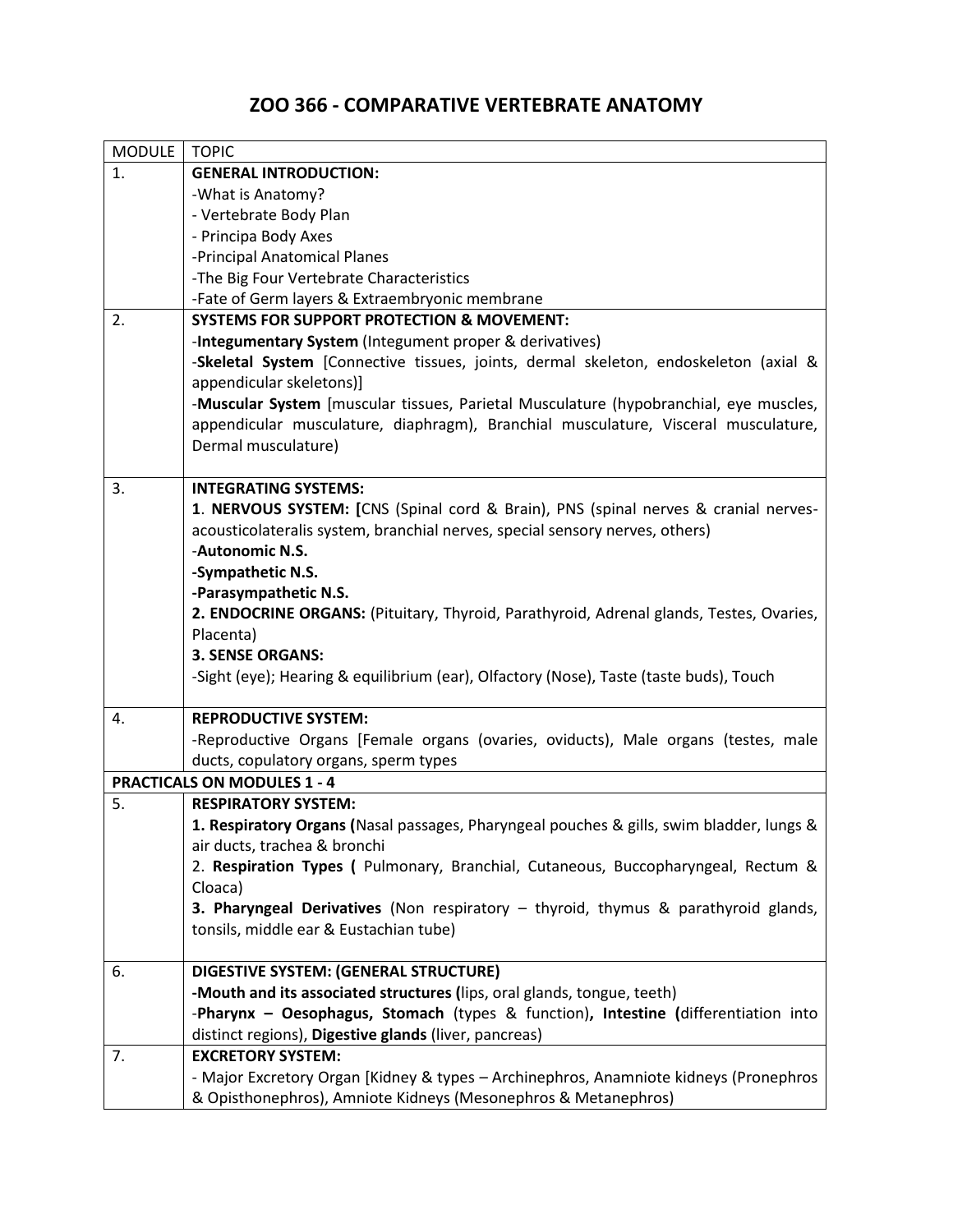|                                                    | -Salt glands                                                                                  |
|----------------------------------------------------|-----------------------------------------------------------------------------------------------|
| 8.                                                 | <b>CIRCULATORY SYSTEM:</b>                                                                    |
|                                                    | Hearts (morphogenesis and types)<br>$\blacksquare$                                            |
|                                                    | Blood Vascular System (closed type), Lymphatic system, Blood & lymph, Blood<br>$\blacksquare$ |
|                                                    | forming tissues                                                                               |
|                                                    | Arterial System (Aortic Arches)<br>$\blacksquare$                                             |
|                                                    | Venous system<br>$\blacksquare$                                                               |
|                                                    | Portal Circulation (hepatic, renal, hypophysio)<br>$\blacksquare$                             |
|                                                    | <b>Fetal Circulation</b><br>$\blacksquare$                                                    |
| <b>PRACTICALS ON MODULES 5 - 8</b>                 |                                                                                               |
| <b>CONTINOUS ASSESSMENT TEST (CAT)-ALL MODULES</b> |                                                                                               |

### **COMPARATIVE VERTEBRATE ANATOMY- PRACTICAL CLASSES**

**MODULE 1: VERTEBRATE CHARACTERISTICS: (Refer to your notes)**

### **EXERCISE**

- **1. Trace what becomes of the NOTOCHORD in the different vertebrates provided.**
- **2. What becomes of the PHARYNGEAL POUCHES in the different vertebrates provided.**
- **3. Examine Specimens A(dogfish) , B (tilapia)**
	- **(i) What is the modification of the pelvic fins of the males of specimen A called? Make a labelled diagram of the pelvic fins.**
	- **(ii) Which type of scales are found on specimen A? Make a labelled diagram of the scales**
	- **(iii) In what position is the mouth located on specimen A?**
	- **(iv) What is the fate of the first gill slit?**
	- **(v) What type of Caudal fin is present in specimen A? Make a labelled diagram of the caudal fin.**
	- **(vi) Specimen A belongs to Class\_\_\_\_\_\_\_\_\_\_\_\_\_\_\_\_\_\_\_\_\_\_**
	- **(vii) Where are the gill slits location in specimen B. Make a labelled diagram of the gill slits in specimen B**
	- **(viii) Which type of scale are found on the skin of specimen B. Make a labelled diagram of the scales.**
	- **(ix) Which type of caudal fin is present in specimen B. Make a labelled diagram of the caudal fin**
	- **(x) Specimen B belongs to Class\_\_\_\_\_\_\_\_\_\_\_\_\_\_\_\_\_\_\_\_\_\_\_\_\_\_\_\_\_\_**
- **MODULE 2: TERMS FOR LOCATION/DIRECTION: Examine the diagrams provided and answer the questions below using the terms supplied CRANIAL, CAUDAL, SUPERIOR, INFERIOR, DORSAL, POSTERIOR, ANTERIOR, VENTRAL, LATERAL (Refer to your notes)**

### **EXERCISE:**

**a. In the cat the ears are \_\_\_\_\_\_\_\_\_\_\_\_\_\_\_\_\_\_\_\_\_\_\_\_ in location while this same structure in man are \_\_\_\_\_\_\_\_\_\_\_\_\_\_\_\_\_\_\_\_\_\_\_\_\_\_\_\_ in location.**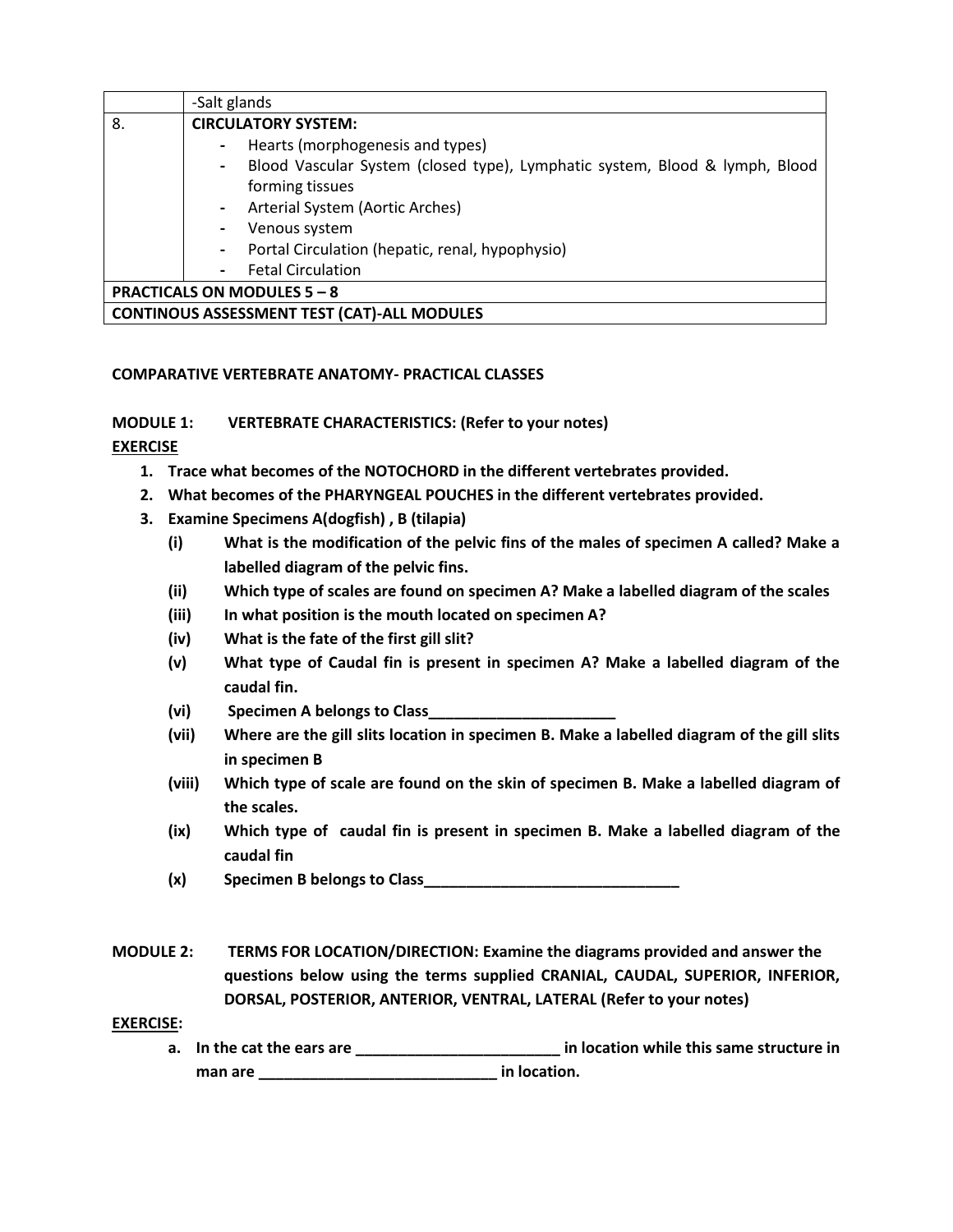- **b. A structure towards the tail of cat is \_\_\_\_\_\_\_\_\_\_\_\_\_\_\_\_\_\_\_\_\_\_\_\_\_\_\_\_\_ while the same structure in man is located \_\_\_\_\_\_\_\_\_\_\_\_\_\_\_\_\_\_\_\_\_\_\_\_\_\_\_\_\_\_\_\_\_\_. c. The spinal cord in cat is \_\_\_\_\_\_\_\_\_\_\_\_\_\_\_\_\_\_\_\_\_\_\_\_\_\_\_ in location, while it is**
- $\frac{1}{2}$  in man. **d. The nipples, ribs and sternum are \_\_\_\_\_\_\_\_\_\_\_\_\_\_\_\_\_\_\_\_\_\_\_\_\_\_\_\_ located in cat, while these same structures are located \_\_\_\_\_\_\_\_\_\_\_\_\_\_\_\_\_\_\_\_\_\_\_\_\_\_\_\_\_\_ in man.**
- **e. The limbs are located \_\_\_\_\_\_\_\_\_\_\_\_\_\_\_\_\_\_\_\_\_\_\_\_\_\_\_\_\_\_\_\_\_\_ in both cat and man**
- **MODULE 3: PLANES AND SECTIONS OF THE BODY: These two terms are closely related. A section is a cut surface, while a plane is the abstract space where a section is cut through. A section/plane is defined by any two axes of the body. SAGITTAL SECTION: A longitudinal, vertical section from dorsal to ventral that passes through the median longitudinal axis of the body. TRANSVERSE OR CROSS SECTION is a cut across the body from dorsal to ventral and at right angles to the longitudinal axis. FRONTAL or CORONAL SECTION is one lying in the longitudinal axis and passing horizontally from side to side. (Check your notes)**

#### **EXERCISE**

- **a. Using the definitions above, cut a sagittal, transverse and frontal section through the trunk and tail region of the specimen C (fish).**
- **b. Make a labelled diagram of the cut surface.**
- **c. Examine the mammals provided (specimen D-rats, rabbits). What constitutes the facial region of the head?**
- **d. What constitutes the cranial region of the head?**
- **e. What are the covering of the eyes on the outside called. If this covering are cut away in a living mammal what happens to the eye and why?**
- **f. Where is the ear located on the mammals and what is the advantage of the positioning?**
- **g. What is the most conspicuous integumentary derivative in the mammals provided? What function does it perform?**
- **h. Eyelashes (cilia) are modifications of hair located on the \_\_\_\_\_\_\_\_\_\_\_\_\_\_\_\_\_\_\_\_\_\_\_\_\_\_\_\_**
- **i. Identify the brachium, antebrachium and manus in the pectoral appendage**
- **j. Identify femur, crus and pes in the pelvic appendageMs.**

### **MODULE 4: INTEGUMENT (DERIVATIVES)**

**FISH: Major derivatives of the fish integument are chromatophores, scattered mucous gland cells and hardened dermal structures (bony scales). (Check your notes)**

#### **EXERCISE**

- **a. Remove the skin of the bony fish provided and observe under the low and higher magnifications of the microscope**
- **b. Identify what you see. Make a labelled diagram.**
- **c. Run your hand anteriorly over the surface of the dogfish provided. What can you feel?**
- **d. Use a hand lens to examine the skin of the dogfish. What do you see? And What are the tiny minute structures called?**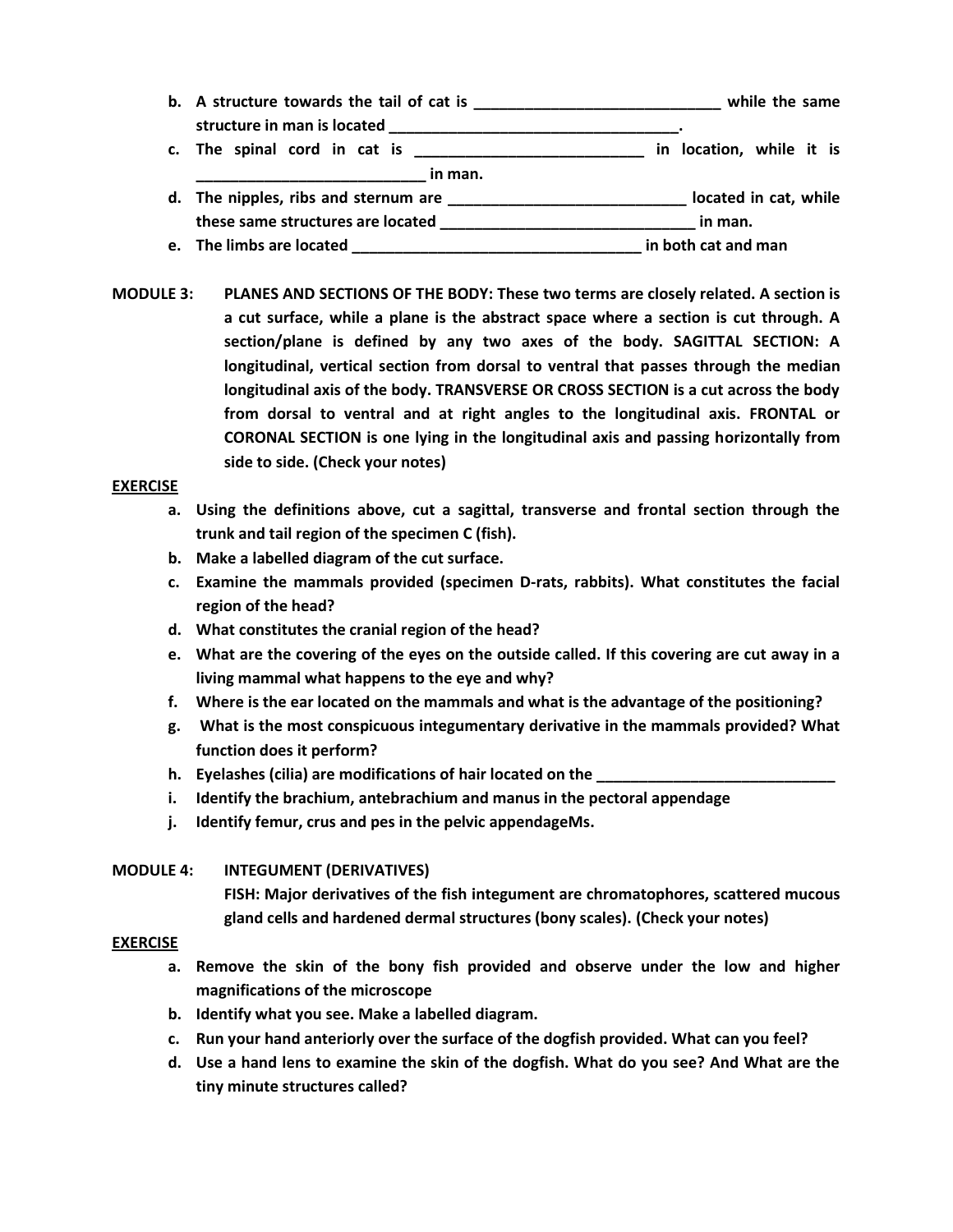MAMMALS: The integument of mammals has many derivatives. There are many gland cells - alveolar**shaped sebaceous glands, tubular sweat glands (sudoriferous glands) and mammary glands. EXERCISE**

- **a. What are the modifications on the edges of eyelids called?**
- **b. What are the modifications around the snout of rabbit, rat and cat called**
- **c. What are the modifications on the upper lip of man called?**
- **d. What are the modification on the chin of man called?**
- **e. Make a labelled diagram to show the first two modifications**
- **f. Stretch out your fingers. Observe and make a labelled diagram of your nails. N:B The word nail is derived from the Greek word** *ungulae*
- **g. Draw and label the hooves provided**
- **h. What does your nail nails have in common with the hooves?**

**MODULE 5: SKELETAL SYSTEM (PREPARATION OF VERTEBRATE SKELETON): Skeleton/bone preparation is both technical and artistic especially if the end result is to be articulated skeleton. In this practical session use mature specimens of rat, cat, bird (life or freshly killed). If life you need to sacrifice (kill) the animal as humanely as possible.**

- **1. Skin and dismember the specimen, removing the head and legs**
- **2. Cut off larger masses of flesh from the bones as much as possible**
- **3. Immerse the whole specimen in simmering water or in a soap solution N:B: Preparation of Soap solution Ammonia (strong) 150ml Hard Soap 75g Potassium Nitrate 12g Water 2000ml 4. Remove the specimen from the solution unto a dissecting board**
- **5. Brush or scrape away the rest of the flesh**

**N:B: If you are interested in articulated skeleton (by ligaments). Check the skeleton frequently to be sure that the muscles are soft enough to be scraped off. If you are interested in disarticulated skeleton then there is no need for this constant check.**

- **6. Degrease the bones for a day in turpentine, benzene or CCl<sup>4</sup> (this is poisonous so care should be taken)**
- **7. Bleach the bones for a day or two in Hydrogen Peroxide.**
- **8. After satisfactory cleaning and bleaching stretch out or mount the skeleton in the desired position before the preparation dries.**

**For further assistance check the STEP BY STEP GUIDE TO BONE ARTICULATION already given to you.**

**MODULE 6: SKELETAL SYSTEM: The SOMATIC or endoskeleton of vertebrates consists of AXIAL SKELETON (Skull, vertebral column, ribs, sternum and skull) + APPENDICULAR SKELETON (skeleton of the appendages).** 

#### **EXERCISE 1: SKULL**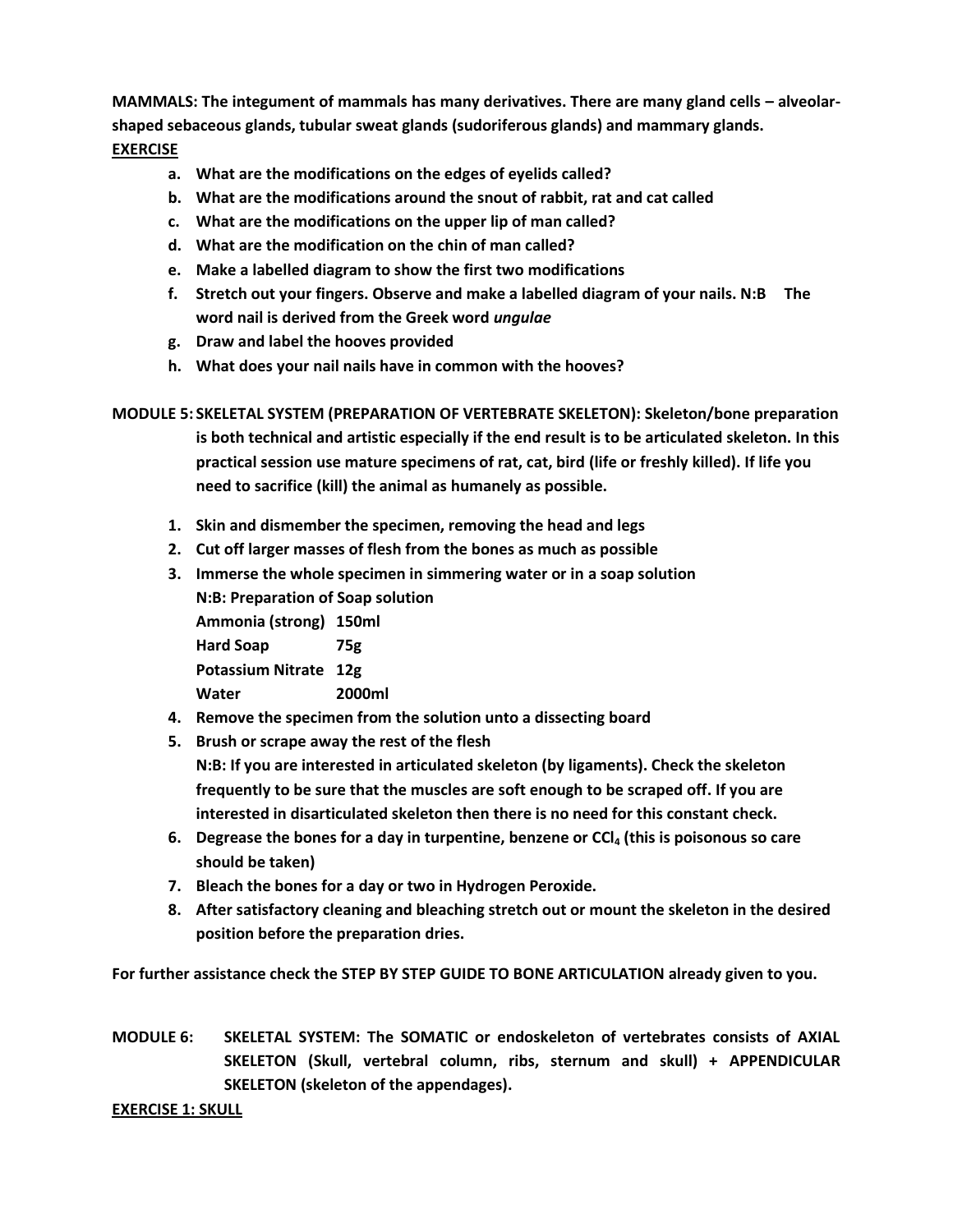- **a. Examine the skulls provided. Identify the bones present in the skulls of crocodile, rabbit, monkey. Make labelled diagrams of frontal, lateral, dorsal, ventral and posterior views of the skulls.**
- **b. Identify premaxilla, maxilla, nasal, prefrontal, frontal, incisive, lacrimal, postorbital, ethmoid, temporal, coronoid process, parietal, squamosal, quadrotojugal, occipital, palatine, pterygoid, quadrate, tympanic bulla, foramen magnum, foramen rotundum, foramen ovale.**
- **c. What is the purpose of this structure?**
- **d. What is the purpose of the foramen magnum?**
- **e. Using a saw, cut a sagittal section through the midline of the skulls. Make a labelled diagram of this view. Identify cribiform plate and nasal conchae (turbinates). What are their functions in the vertebrates?**
- **f. Examine the lower jaw of rabbit and monkey. Make a labelled dorso-lateral and lateral views of the lower jaw. Compare and Contrast the two lower jaws.**

**EXERCISE 2: VERTEBRAL COLUMN: These are the bones in the longitudinal axis of the body of vertebrates excluding the skull, ribs, sternum and girdles.**

- **a. Kill the specimen (fish and reptile) provided. Tease as much of the muscles away from the vertebral column as possible. Separate the bones of the vertebral column.**
- **b. What are these bones called?**
- **c. Make labelled diagram of one of the bone from the trunk of fish and reptile.**
- **d. Identify the similarities and differences noted among the bones.**
- **e. Separate an intact vertebral column of rat into cervical, thoracic, lumbar, sacral and caudal**
- **f. Make labelled diagram of one bone from each section, identifying transverse processes, Diapophyses and parapophyses, prezygapophyses and postzygapophyses. Note similarities and differences.**
- **g. Kill the specimen (bird) provided. Dissect and tease the muscles away from the skeleton.**
- **h. Make a labelled diagram of the lateral view of the intact skeleton provided showing arrangement of the bony elements.**
- **i. Locate the intervertebral discs. Relate its function to its location.**
- **j. Differentiate between atlas and axis cervical.**
- **k. Identify the two girder structures, synsacrum and sternum (with keel). With the aid of a labelled diagram, trace their line of opposing force to show how they help to provide balance for the bird.**
- **l. Using a saw cut a T.S. of the long bones of the rabbit and bird. With the aid of a magnifying lens, make a labelled diagram of the cut surface.**

### **EXERCISE 3: RIBS: The bone of the rib is called COSTA (=pl – COSTAE)**

- **a. Examine the mounted skeletons of cat, rabbit and bird**
- **b. How many ribs are present in each?**
- **c. How many of the their ribs are true ribs (vertebrosternal)?**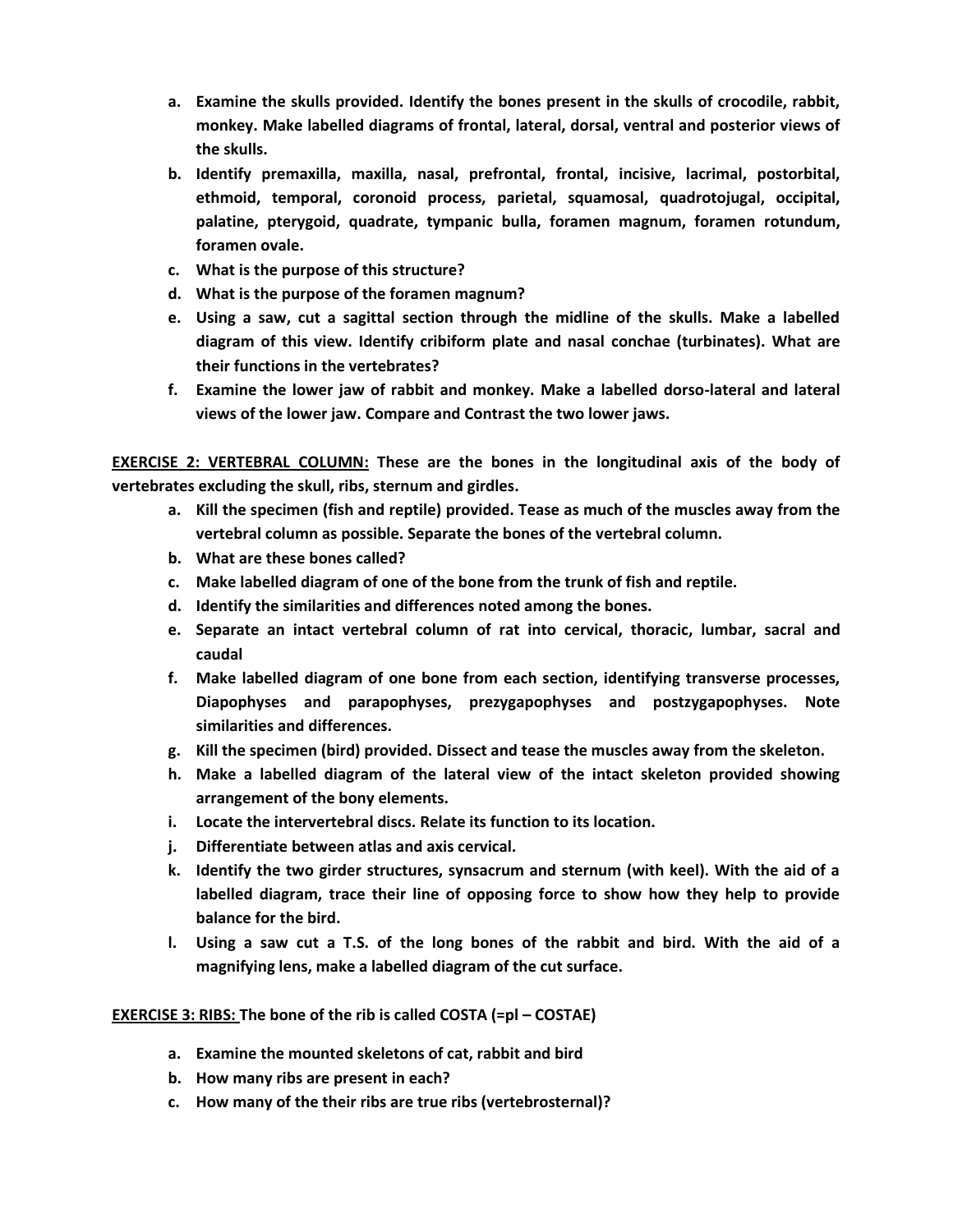- **d. How many of their ribs are vertebrocostal ribs?**
- **e. How many of their ribs are vertebral ribs?**
- **f. Make labelled diagrams of different types of ribs**

### **EXERCISE 4: STERNUM: The bony elements of the sternum are called STERNEBRAE**

- **a. Draw and label the sterna bone of the mounted skeletons provided. Identify the MANUBRIUM, THE BODY, XIPHISTERNUM, XIPHOID PROCESS.**
- **b. In many mammals the clavicles of the pectoral girdle articulate with the cranial end of the manubrium but not in cat. What advantage will this give to the cat during locomotion?**

**EXERCISE 5: GIRDLE: The girdle provide support for the appendages and brace it against the vertebral column. The two types of girdles are PECTORAL AND PELVIC GIRDLES.**

- **a. Gently tease out the pectoral and pelvic girdle and fin of fish provided. Make labelled diagrams**
- **b. Make labelled diagrams of Scapula with the forelimb attached to it from the mounted skeleton of dog provided.**
- **c. Draw the lateral view of the pelvis showing illium, ischium, pubis, acetabulum and obturator foramen.**
- **d. Draw the amterior view of the pelvis showing the pubic symphysis. What is the importance of this joint in vertebrates.**

### **EXERCISE 6: APPENDAGES:**

- **a. Identify the following bones humerus, ulna and radius. Give reasons for your identification.**
- **b. Make a labelled diagram of the caudal view of humerus and radius and lateral view of ulna.**
- **c. Identify the femur, tibia and fibula with reasons**
- **d. Make a labelled diagram of the caudal view of femur; cranial view of tibia and lateral view of fibula.**

### **EXERCISE 7: MANUS (HAND):**

- **a. Study the Manus (hand) of the rat or cat**
- **b. Make labelled diagrams showing the different regions and bones. The bones include the following:**
	- **i. Carpus (Wrist) - two rows of carpal bones; first row consist of large medial SCAPHOLUNAR in cat (which is made up of fused radiale, intermedium and a central) and smaller TRIQUETRUM (ulnare) and a large laterally placed caudally projecting PISIFORM (sesamoid bone)**
	- **ii. Distal row checking from medial to lateral: TRAPEZIUM (distal carpal 1), TRAPEZOID (distal carpal 2), CAPITATE (distal carpal 3) and HUMATE (distal carpal 4)**
	- **iii. Five metacarpals (these formed the palm)**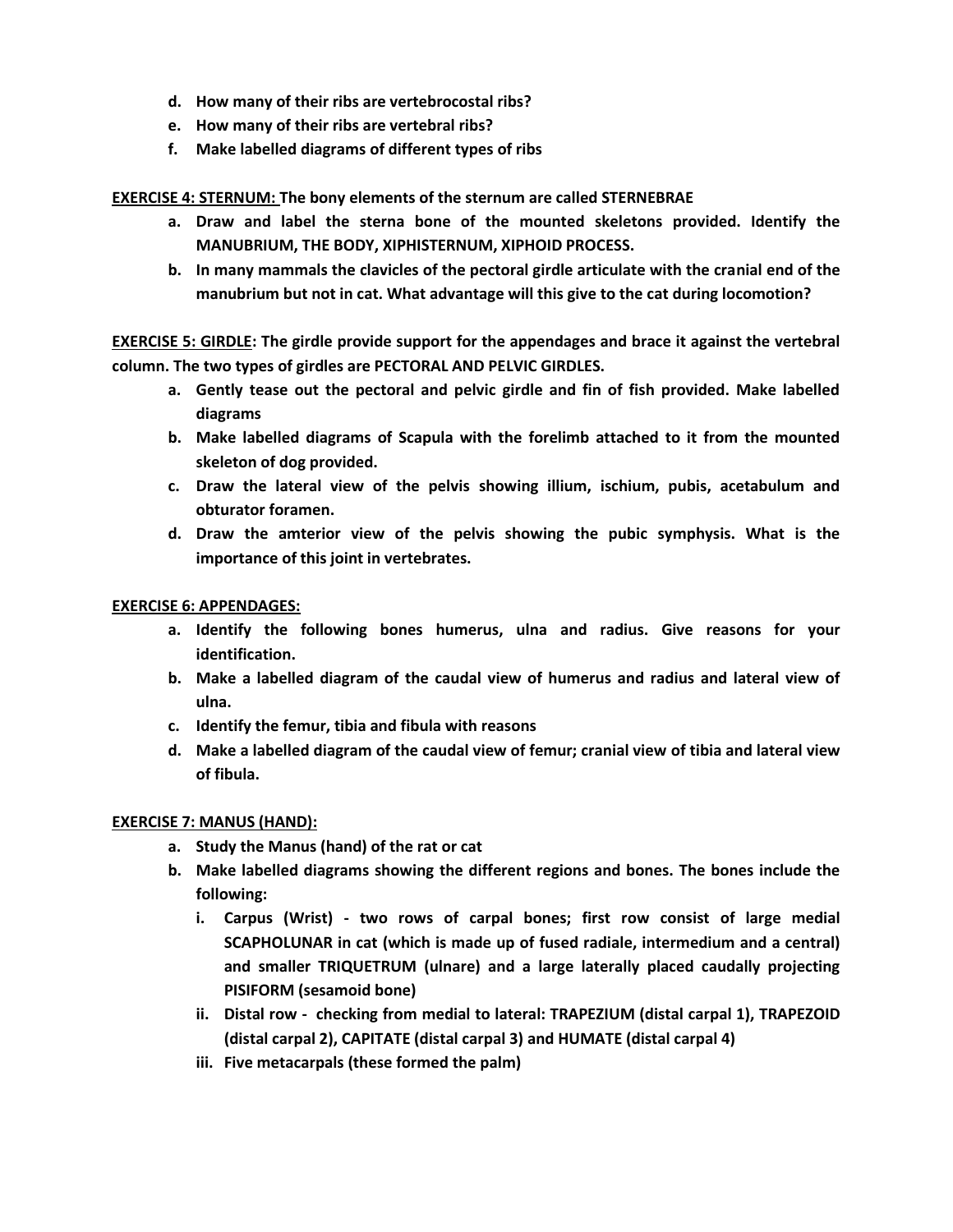**iv. Phalanges (free parts of fingers). The general formula of digits starting at the thumb is 2,3,4,5,3.**

### **EXERCISE 8: PES (FOOT):**

- **a. Study the PES (foot) of the rat or cat**
- **b. Make labelled diagrams showing different regions and bones. The bones include the following:**
	- **i. Tarsus (Ankle) – consisting of TALUS (articulates with tibia and fibula and is homologous to tibiale, intermedium and one central); CALCANEOUS (heel bone – fibulare, caudally projecting); NAVICULAR (centrale, lies distal to the talus);**
	- **ii. A row of four bones distal to navicular and calcaneous which are arranged from medial to lateral in this fashion – MEDIAL CUNEIFORM (distal tarsal 1); INTERMEDIATE CUNEIFORM (distal tarsal 2); LATERAL CUNEIFORM (distal tarsal 3); CUBOID (distal tarsal 4)**
	- **iii. Five elongated METATARSALS (sole of the foot)**
	- **iv. PHALANGES (toes) – the first toe is lost in the cat and its metatarsal reduced to a small nubbin of bone articulated with the medial cuneiform.**

### **MODULE 7: LOCOMOTION**

**EXERCISE 1: FLIGHT: The bird and bat are the only group of vertebrates that possess the true power of flight.** 

- **a. Examine the bird and bat provided carefully. Extend the wing and study it in conjunction with the diagrams provided.**
- **b. What modifications occur in the manus for flight to occur.**
- **c. How has the general body shape suited these vertebrates to this mode of locomotion viz wind dynamics.**

**EXERCISE 2: TERRESTRIAL LOCOMOTION: Terrestrial locomotion among vertebrates can be categorized into crawling, hopping, walking and running. Hence animals are grouped accordingly into CRAWLERS, CURSORS (bipedal and quadripedal, WALKERS, TROTTERS), SALTATORS (JUMPERS – pushing off the ground with the hindlimb and landing on the forelimb), RICOCHETAL (pushing of the ground with and landing on the hindlimb without forelimb touching the ground). Furthermore, based on their standing and walking posture they can be grouped into PLANTIGRADE (sole walker), DIGITIGRADE (toe walkers) and UNGULIGRADE (hoof walker)**

- **a. Examine the skeleton of cat, rabbit, dog and the diagrams provided.**
- **b. Categorise their postures and walking style and locomotion type using the above terms**

**EXERCISE 3: GRASPING: If the thumb is removed will grasping be possible? Examine the diagrams provided, which of the hands will enable the bearer to climb well and easily?**

**MODULE 8: MUSCULAR SYSTEM: Muscles can be classified as STRIATED VS SMOOTH based on direction of fibres or histological structure; VOLUNTARY VS INVOLUNTARY based on general type of**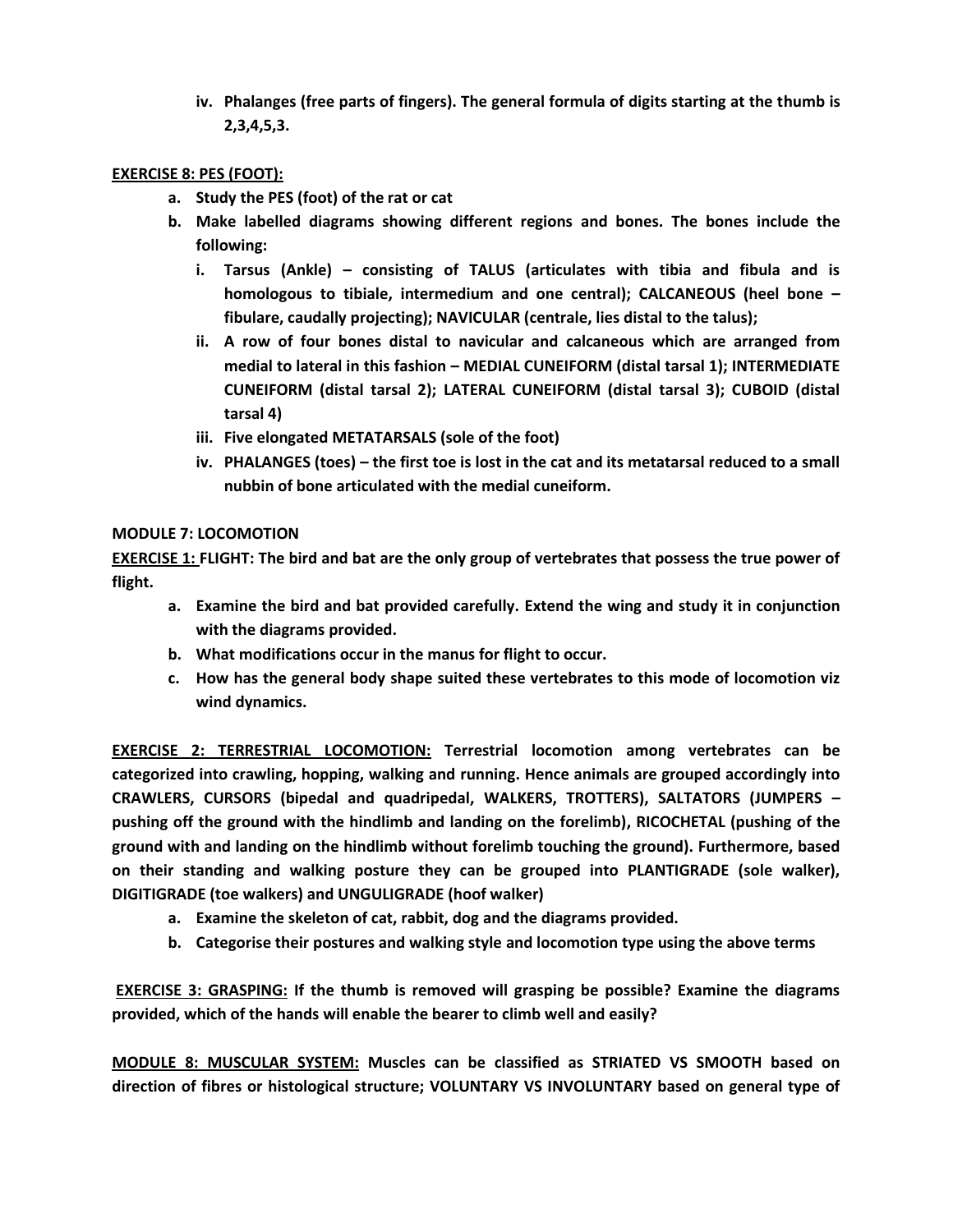**innervations and SKELETAL VS NON-SKELETAL based on phylogeny or their mode of embryonic development in lower vertebrates.** 

**For the purpose of anatomical studies this last method of grouping muscles is adopted, hence we have** 

- **a. SOMATIC MUSCLES (Parietal) or skeletal muscles associated with outer tubes of the body and are correlated to the somatic skeleton. The SOMATIC MUSCLES are further subdivided into AXIAL and APPENDICULAR.**
- **b. VISCERAL MUSCLES (Non-skeletal) associated with the inner tube of the body and are correlated to the visceral skeleton**

**EXERCISE 1 FISHES (TRUNK MUSCLES): The bulk of the musculature of fishes belong to the axial group of somatic muscles of the trunk and tail.**

- **a. Remove a wide strip of skin from the posterior portion of the tail and another from the front of the trunk between the pectoral and anterior dorsal fins from middorsal to mid ventral lines of the body.**
- **b. Study and make labelled diagram of the lateral view of the group of myomeres**
- **c. Remove one myomere and draw a labelled diagram of it.**
- **d. identify the EPAXIAL and HYPAXIAL muscles in your myomeres.**
- **e. How do you arrive at your identification?**

## **EXERCISE 2 LIZARDS (TRUNK MUSCLES)**

- **a. Kill and dissect the lizards and rats provided.**
- **b. Remove the skin very carefully to expose the musculature and eyeball. Study the musculature in-situ (in place)**
- **c. Draw the lateral view of the skinned lizard, identifying the following muscles: EXTERNAL OBLIQUE, INTERNAL OBLIQUE, TRANSVERSE ABDOMINAL MUSCLE, TRAPEZIUS, DORSALIS SCAPULAE, LATISSIMUS DORSI,**

### **EXERCISE 3 MAMMALS – RATS, RABBITS or CATS:**

- **a. Lay your specimen on its belly. Make a middorsal incision through the skin extending from back of the head to the base of the tail.**
- **b. Make additional cut (incision) from this cut above around the neck; around the tail, anus and external genitals down the lateral surface of each leg and around the wrists and ankles.**
- **c. Gradually separate the skin from the underlying muscles by tearing through the superficial fascia with a pair of blunt forceps.**
- **d. Notice the CUTANEOUS TRUNCI (brown line that adhere to the undersurface of skin and CUTANEOUS BLOOD VESSELS and NERVES (cut them).**
- **e. Complete your skinning and clean away excessive fat and superficial muscles of the caudal trunk.**

### **EXERCISE 4: HYPAXIAL MUSCLES OF THE CAUDAL TRUNK:**

**a. Identify the HYPAXIAL muscles of the caudal trunk: The muscles are as follows:**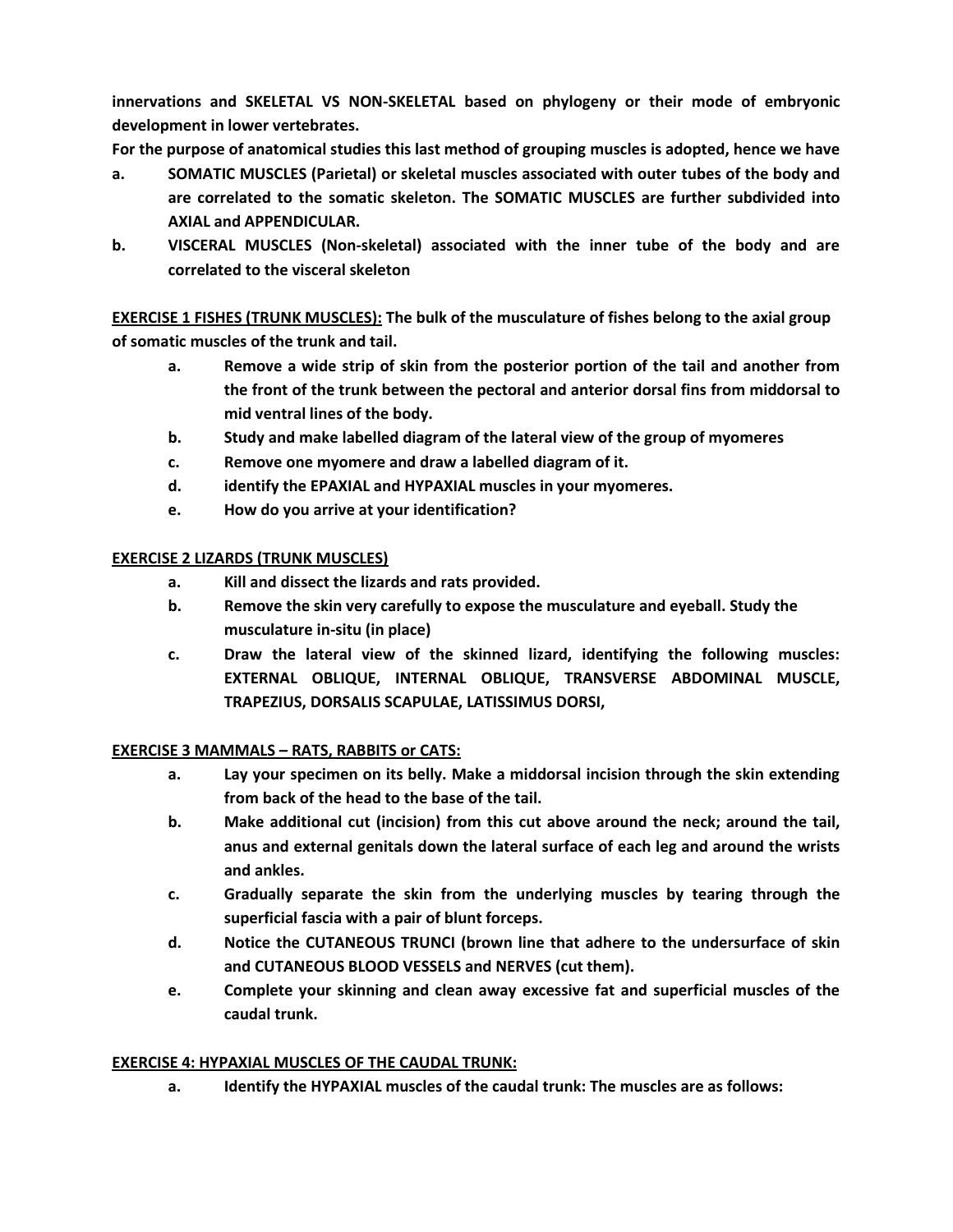- **i. THORACOLUMBAR FASCIA (the wide tough sheet covering the lumbar region on the back).**
- **ii. EXTERNAL OBLIQUE (the outermost layer of the abdominal muscle) – its fibres extend obliquely caudally and ventrally to insert by an APONEUROSIS along the length of the LINEA ALBA.**
- **III. INTERNAL OBLIQUE (lies beneath the external oblique) – fibres extend obliquely ventrally and slightly cranial at right angles to the fibres of the external oblique and lead into a wide aponeurosis that inserts along the linea alba.**
- **iv. TRANSVERSUS ABDOMINIS – fibres extend ventrally and slightly caudally to insert along the linea alba by a narrow aponeurosis**
- **v. RECTUS ABDOMINIS – longitudinal band of muscle lying lateral to the midventral line under the internal oblique.**
- **b. Make a labelled diagram of the ventral view of the abdominal muscle layer on the left side of the cat**
- **c. What are the functions of these muscles?**

# **EXERCISE 5: PECTORALIS GROUP OF MUSCLES:**

- **a. identify the PECTORALIS GROUP of muscles: they are as follows:**
	- **i. CLEIDOBRACHIALIS muscle (front of shoulder cranial to the pectoral complex0**
	- **ii. PECTORALIS SUPERFICIALIS (PECTORALIS MAJOR in man)**
	- **iii. PECTORALIS PROFUNDUS (PECTORALIS MINOR in man)**
	- **iv. PECTORALIS DESCEDENS**
	- **V. PECTORALIS TRANSVERSUS**
- **b. Make a labelled diagram of the ventral view of the pectoral and neck muscles.**
- **c. Which of the two muscles, pectoralis superficialis and profundus, is the largest in rat?**
- **d. What are the major functions of these pectoralis complex muscles?**

# **EXERCISE 6: TRAPEZIUS and STERNOCLEIDOMASTOID GROUP OF MUSCLES**

- **a. Identify the TRAPEZIUS and STERNOCLEIDOMASTOID GROUP and they are as follows:**
	- **i. THORACIC TRAPEZIUS - a thin sheet of muscle covering the cranial part of the LATISSIMUS DORSI.**
	- **ii. CERVICAL TRAPEZIUS – lies cranial to the thoracic trapezius, its fibres converge to insert on the ventral portion of the scapula spine and its metacromion process**
	- **iii. CLEIDOBRACHIALIS**
	- **iv. STERNOMASTOID – arises from MANUBRIUM, extends cranially and dorsally to insert on the mastoid region of the skull.**
	- **v. CLEIDOMASTOID – extending from the clavicle to the mastoid region of the skull**
- **b. What are the functions of this group of muscles?**
- **c. Make a labelled diagram of the lateral view of the pectoral, neck and head muscles of the rat or cat.**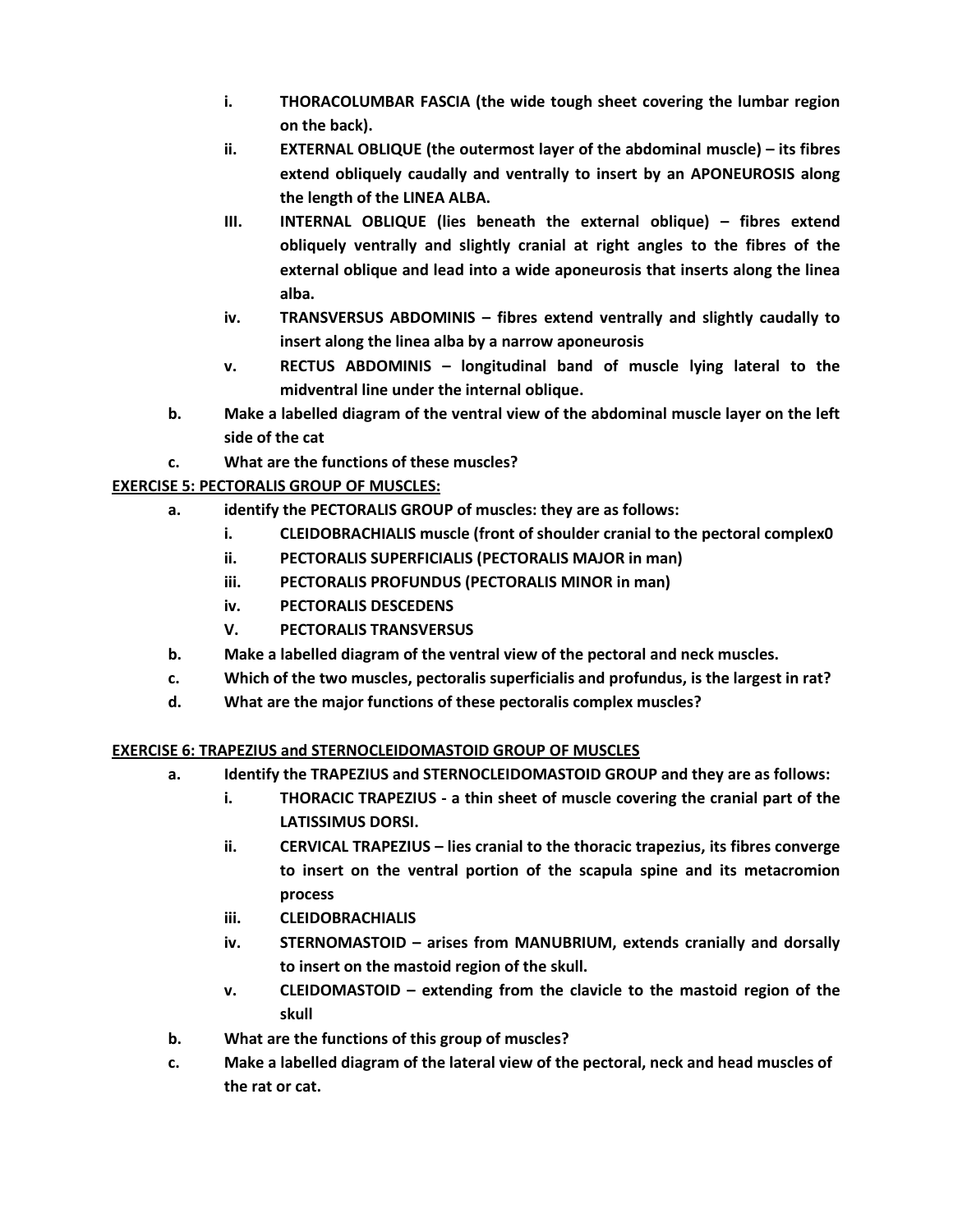### **EXERCISE 7: APPENDICULAR MUSCLES (BRACHIAL MUSCLES):**

- **a. Identify the following BRACHIAL MUSCLES:**
	- **i. TENSOR FASCIAE ANTEBRACHII – closely associated with the TRICEPS BRACHII**
	- **ii. TRICEPS BRACHII** has three main heads, long head, lateral head and medial **head.**
	- **iii. BICEPS BRACHII – on the anteromedial surface of the humerus**
	- **iv. BRACHIORADIALIS**
	- **v. EXTENSOR CARPI RADIALIS COMPLEX – longus and brevis**
	- **vi. EXTENSOR CARPI ULNARIS**
	- **vii. EXTENSOR DIGITORIUM COMMUNIS**
	- **viii. EXTENSOR DIGITORIUM LATERALIS**
	- **ix. FLEXOR DIGITORIUM PROFUNDUS (ulnar head)**
	- **x. ABDUCTOR POLLICIS LONGUS**
- **b. Make a labelled diagram of the lateral and medial view of the extensor and flexor muscles of the forearm of the rat or cat.**
- **c. What are their functions?**

## **EXERCISE 8: APPENDICULAR MUSCLES (PELVIC and THIGH MUSCLES):**

- **a. Identify the following PELVIC and THIGH muscles:**
	- **i. SARTORIUS – a band extending from the crest and ventral border of the ilium (origin) to the patella and medial side of the thigh.**
	- **ii. TENSOR FASCIAE LATAE – lies on the lateral surface of the thigh.**
	- **iii. BICEPS FEMORIS – covers the lateral surface of the thigh caudal to facia lata.**
	- **iv. SEMITENDINOSUS – lies caudal to the origin of the biceps.**
	- **v. CAUDOFEMORALIS – cranial and dorsal to the origin of biceps**
	- **vi. GLUTEUS SUPERFISCIALIS – arises from the sacral fascia and from the spinosus processes of sacral and anterior caudal vertebrae**
	- **vii. GLUTEUS MEDIUS – lies partly or entirely deep to the superficialis, arises from the crest and lateral surface of the ilium and adjacent vertebrae**
	- **viii. GLUTEUS PROFUNDUS (corresponds to the gluteus minimus of man)**
- **b. Make a labelled diagram of the lateral view of the pelvic and thigh muscle of cat or rat.**
- **c. What are their functions?**

### **EXERCISE 9: APPENDICULAR MUSCLES (QUADRICEPS FEMORIS COMPLEX):**

- **a. Identify the following muscles:**
	- **i. GRACILLIS**
	- **ii. SEMIMEMBRANOSUS PROPRIUS**
	- **iii. PECTINEUS**
	- **iv. ADDUCTOR LONGUS**
	- **v. ADDUCTOR BREVIS ET MAGNUS**